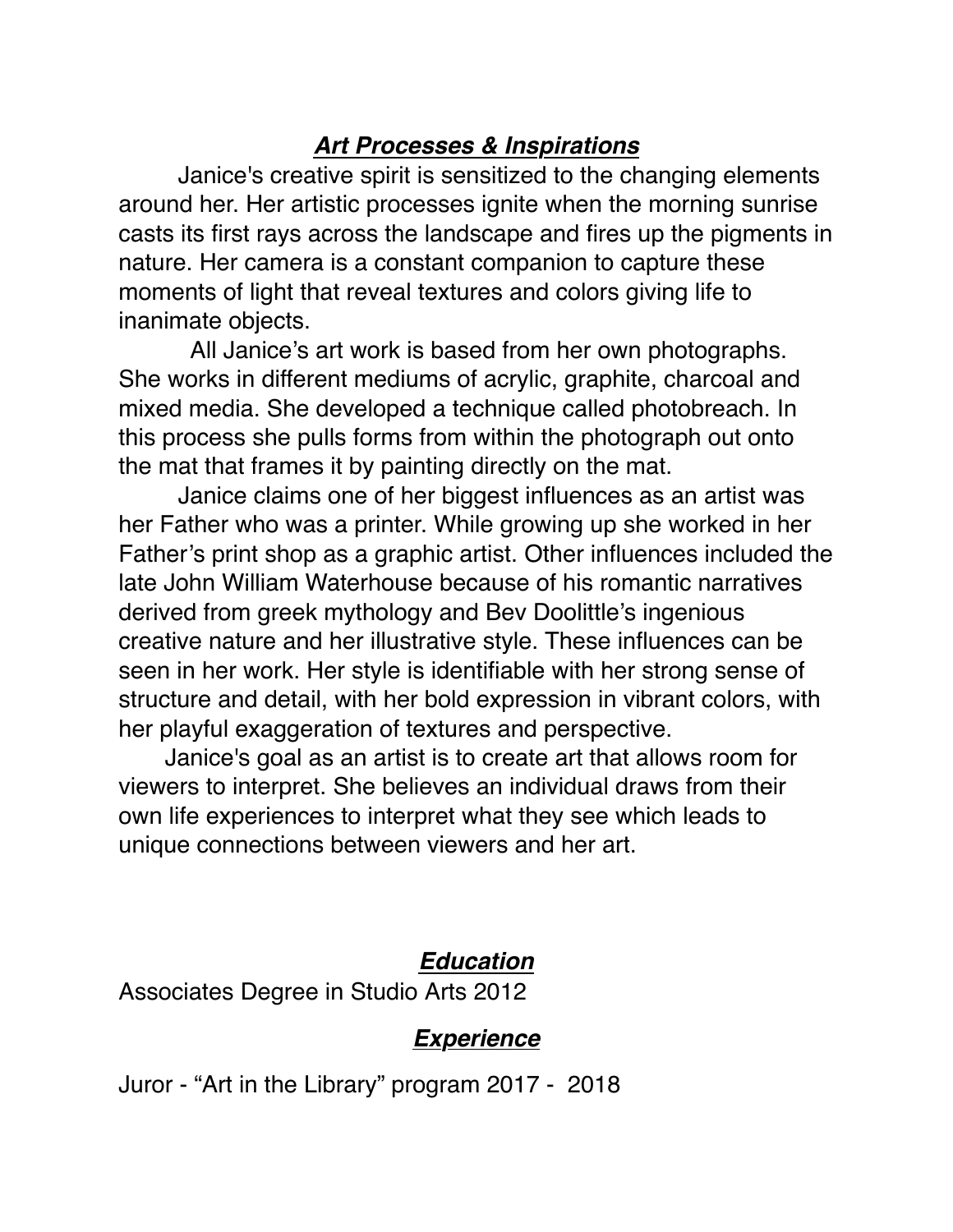### *Exhibitions*

# *Juried Solo Exhibitions:*

*"Vista Collina"* Napa CA 2020 "*Art in the Library"* Napa Valley Library, Napa CA 2016 "*Art in the Library"* Napa Valley Library, Napa CA 2013 *Juried Group Exhibitions: "Stonehedge Winery"* Napa CA 2020 *"Open Studios Napa Valley"* Napa CA 2019 *"Napa Town & Country Fine Art Exhibition"* Napa CA 2018 *"Vintage Wealth Management"* Napa CA 2018 *"LCAC 58th Annual Spring Show"* Lodi CA 2018 *"Art Extravaganza"* American Canyon CA 2018 *"Art Sip & Stroll"* Yountville CA 2017 *"Open Studios Napa Valley"* Napa CA 2017 *"Art in the City"* Redding CA 2016 *"Open Studios Napa Valley"* Napa CA 2015 *LCAC 55th Annual Spring Show"* Lodi CA 2015 *"Art Extravaganza"* American Canyon CA 2015 *"International Society of Acrylic Painters"* Online 2015 "Art in the City" Redding CA 2014 *"Open Studios Napa Valley"* Napa CA 2013 *Solo (non-juried) Exhibitions: "The Eye Works"* Napa CA 2020 *"Welcome Center Exhibition"* American Canyon CA 2018 *"Umpqua Bank Exhibition*" American Canyon CA 2015 *"Umpqua Bank Exhibition"* American Canyon CA 2013 *"McCloud Series Exhibition"* McCloud CA 2011 *Group (non-juried) Exhibitions: "Apple Harvest Festival"* McCloud CA 2019 *"Benicia Open Studios"* Benicia CA 2019 *"Apple Harvest Festival"* McCloud CA 2018 *"Apple Harvest Festival"* McCloud CA 2017 *"Benicia Open Studios"* Benicia CA 2017 *"Welcome Center Exhibition"* American Canyon CA 2015